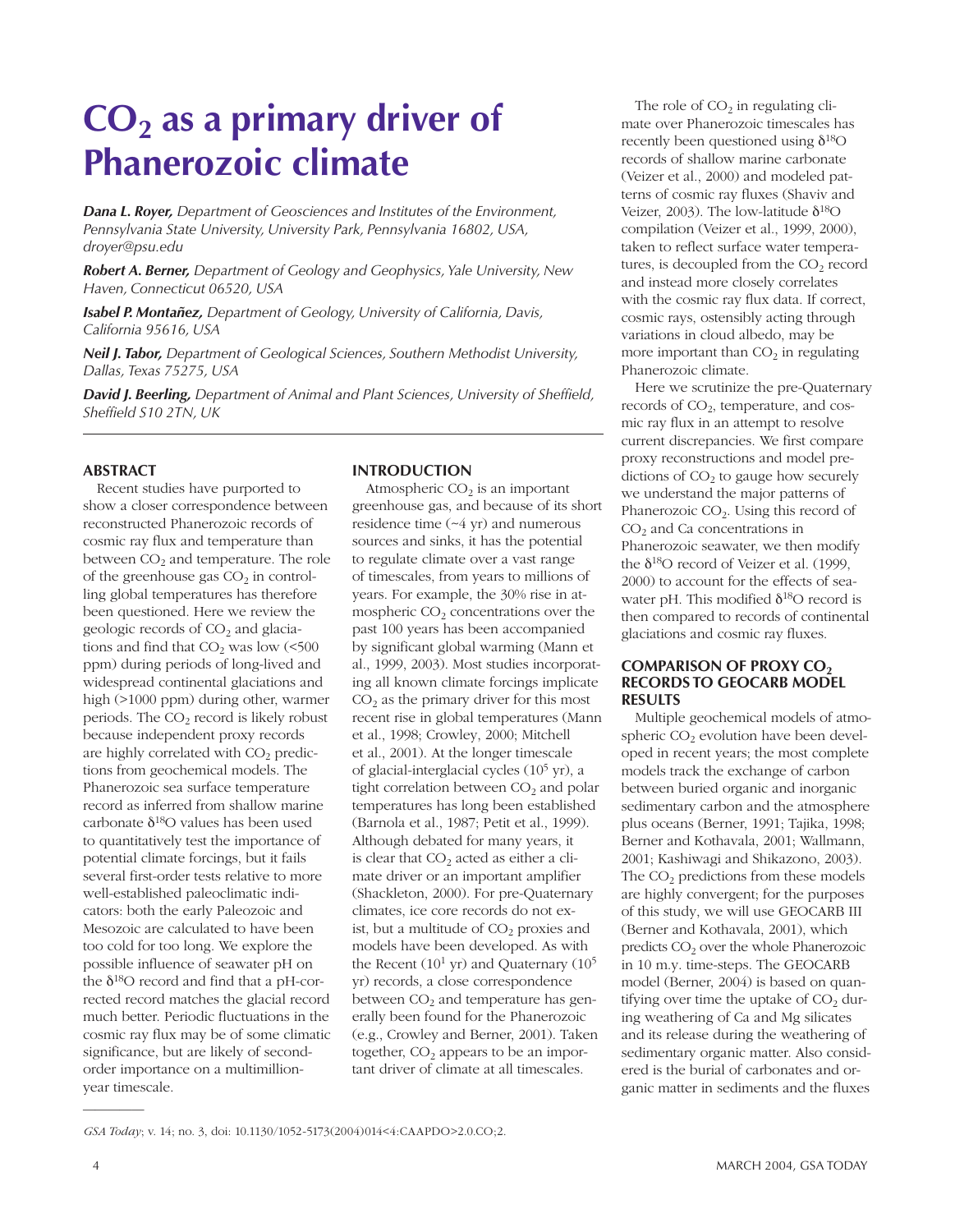of CO<sub>2</sub> to the atmosphere and oceans from the thermal decomposition of carbonates and organic matter at depth. Weathering fluxes are modified over time as changes occur in global temperature, continental size, position and relief, and land plant colonization. This includes incorporating solar radiation, due to the slow stellar evolution of the sun, and the CO<sub>2</sub> greenhouse effect in general circulation model (GCM) calculations of global mean surface temperature and river runoff. Volcanic degassing is guided by the abundance of volcanics, seafloor spreading rates, and the carbonate content of subducting oceanic crust.

The paleo-CO<sub>2</sub> results of Rothman (2002) and U. Berner and Streif (2001), presented by Shaviv and Veizer (2003) as additional models, are in fact not based on carbon cycle modeling, but constitute an extension of the  $\delta^{13}C$  plankton  $CO<sub>2</sub>$  proxy (see below). These authors apply  $\Delta^{13}C$ , the difference between the  $\delta^{13}C$  of bulk organic matter and carbonates (Hayes et al., 1999), to directly calculate paleo-CO<sub>2</sub>. However, bulk organic matter can include non-photosynthetic compounds as well as terrestrial material derived from rivers, and the original method was based strictly on marine photosynthetic compounds (Freeman and Hayes, 1992; cf. Royer et al., 2001a). In addition, changes in  $\Delta^{13}$ C over time can be due to changes in seawater temperature (Rau et al., 1989) or  $O<sub>2</sub>$ concentrations (Beerling et al., 2002), and not only atmospheric  $CO<sub>2</sub>$ .

Four proxies for pre-Quaternary CO<sub>2</sub> levels have been developed over the past 15 years (consult Royer et al. [2001a] for further details).

1. The  $\delta^{13}$ C of pedogenic minerals (calcium carbonate [Cerling, 1991] or goethite [Yapp and Poths, 1992]). The carbonate in certain pedogenic minerals is formed from biologically and atmospherically derived soil CO<sub>2</sub>. Because these two components differ in their carbon isotopic compositions, the concentration of atmospheric  $CO_2(pCO_2)$  can be estimated assuming some knowledge of the biologically derived  $pCO<sub>2</sub>$  in the soil, and the  $\delta^{13}C$  of the atmospheric and biologic constituents. Reliable pedogenic minerals are available back to the Devonian, and the range of errors is comparably small at high  $CO<sub>2</sub>$ . Some disadvantages of this proxy include comparably high errors at low  $CO<sub>2</sub>$ , and the difficulty of extracting organic carbon from the paleosols that contain these minerals.

2. The  $\delta^{13}$ C of phytoplankton (Freeman and Hayes, 1992; Pagani et al., 1999). Most phytoplankton exert little or no active control on the  $CO<sub>2</sub>$  entering their cells. Because of this, the  $\Delta^{13}$ C between seawater CO<sub>2</sub> and phytoplankton photosynthate is affected by seawater  $pCO<sub>2</sub>$  and can thus be used as a CO<sub>2</sub> proxy. High resolution CO<sub>2</sub> records are obtainable from appropriate marine sediment cores, but factors such as cell geometry and growth rate, which also influence the  $\delta^{13}C$  of phytoplankton, must be carefully considered.

3. The stomatal distribution in the leaves of  $C_3$  plants (Van der Burgh et al., 1993; McElwain and Chaloner, 1995). Unlike phytoplankton, most higher land plants have pores that enable them to control the flux of  $CO<sub>2</sub>$  entering their leaves. Because the proportion of these stomatal pores to all the cells on the leaf epidermis inversely relates to  $pCO<sub>2</sub>$ , information on the ancient  $CO<sub>2</sub>$  content of the atmosphere can be ex-



Figure 1. Details of  $CO<sub>2</sub>$  proxy data set used in this study. A: Five-point running averages of individual proxies (see footnote 1). Range in error of GEOCARB III model also shown for comparison. **B:** Combined atmospheric  $CO<sub>2</sub>$  concentration record as determined from multiple proxies in (A). Black curve represents average values in 10 m.y. time-steps. Gray boxes are standard deviations  $(\pm 1\sigma)$  for each time-step. C: Frequency distribution of  $CO<sub>2</sub>$  data set, expressed in 10 m.y. time-steps. All data are calibrated to the timescale of Harland et al. (1990).

tracted using fossil plants. High resolution, high precision  $CO<sub>2</sub>$  records are possible, but because the stomatal response to  $CO<sub>2</sub>$  is species-specific, care must be exercised in pre-Cretaceous material.

4. The  $\delta^{11}B$  of planktonic foraminifera (Pearson and Palmer, 2000). The relative proportions of the two dominant species of boron in seawater are partially pH-dependent. Because these two species differ in their isotopic compositions,  $pCO<sub>2</sub>$ information can be retrieved from carbonate tests containing trace amounts of boron. As with the phytoplankton proxy, high resolution CO<sub>2</sub> records are possible, but only after vital effects and the influence of the total alkalinity and  $\delta^{11}B$  of the ocean are removed.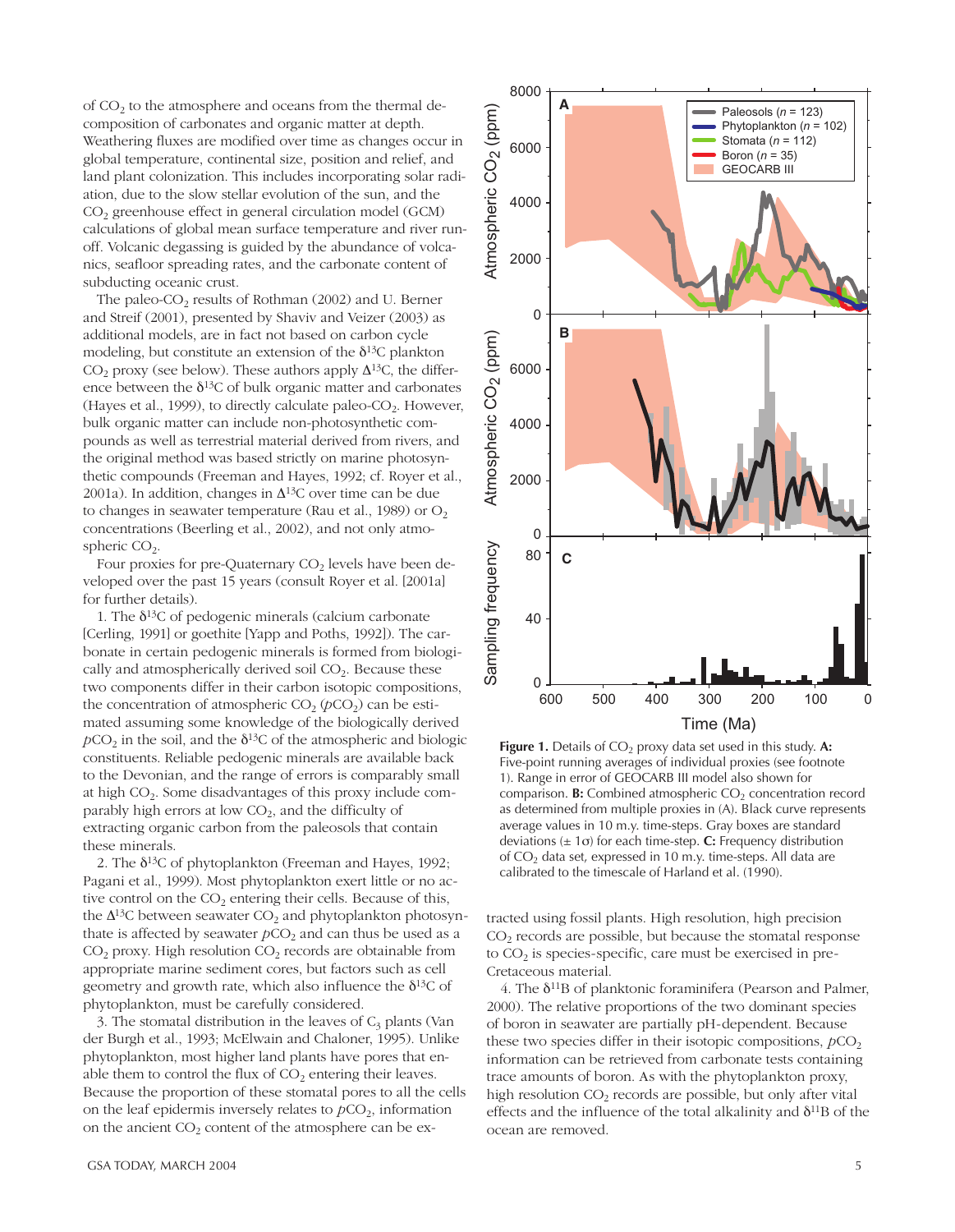

**Figure 2.** CO<sub>2</sub> and climate. A: Comparison of model predictions (GEOCARB III; Berner and Kothavala, 2001) and proxy reconstructions of  $CO<sub>2</sub>$ . 10 m.y. time-steps are used in both curves. Shaded area represents range of error for model predictions. **B:** Intervals of glacial (dark blue) or cool climates (light blue; see text). **C:** Latitudinal distribution of direct glacial evidence (tillites, striated bedrock, etc.) throughout the Phanerozoic (Crowley, 1998).

Here we have compiled 372 published observations of paleoatmospheric CO<sub>2</sub> (Figs. 1A-B; see GSA Data Repository<sup>1</sup>). The most well-represented intervals are the late Carboniferous (Fig.  $\frac{1}{2}$ ). to Triassic (315–205 Ma) and Cenozoic (past 65 m.y.) (Fig. 1C). This proxy record differs from previously published compilations (e.g., Crowley and Berner, 2001; Royer et al., 2001a) most significantly in that the Permo-Carboniferous  $CO<sub>2</sub>$ estimates of Ekart et al. (1999) have been revised downward based on a higher resolution, more comprehensive data set. In addition, the Paleogene  $CO<sub>2</sub>$  estimates of Pearson and Palmer (2000) have also been lowered (Demicco et al., 2003), which reduces the previously large disparities among  $CO<sub>2</sub>$ proxies at this time (Fig. 1A; cf. Royer et al., 2001b). The various proxies are in general agreement for the Phanerozoic; the moderate mismatches during the early Mesozoic are likely due to sparse coverage (Fig. 1).

In order to compare the proxy record to the model output, the raw proxy data were combined and averaged into 10 m.y.

time-steps. The combination of  $CO<sub>2</sub>$  data from different techniques maximizes the statistical power of the resulting data set. Because the various methods produce similar estimates of  $CO<sub>2</sub>$  over multimillion-year timescales (Fig. 1A), method-dependent biases are not significant. The binning of the proxy data into 10 m.y. time-steps reduces their ability to discern short-term events, but makes for the fairest comparison to the GEOCARB output. The resulting proxy-based curve is highly correlated with the "best-guess" predictions of GEOCARB III (Fig. 2A;  $r = 0.71$ ;  $P = 0.0002$ )<sup>2</sup>, indicating that the multimillionyear scale patterns are a reasonable approximation of the overall trend of Phanerozoic CO<sub>2</sub>.

#### **COMPARISON OF CO2 RECORDS TO PHANEROZOIC CLIMATE**

The rock record of glacial deposits offers the most conservative approach for reconstructing Phanerozoic climate. It is difficult to envision globally warm climates coexisting with long-lived, widespread continental ice masses, particularly when the ice reached mid-latitudes. The Phanerozoic record of tillites and other direct evidences for glaciation (compiled by Crowley [1998]) is shown in Fig. 2C. It is important to note that the length of the late Ordovician glaciation has been revised downward from 35 m.y. as reported by Frakes et al. (1992) and adopted by Veizer et al. (2000) and Shaviv and Veizer (2003) to <15 m.y. (Brenchley et al., 1994; Crowell, 1999; Pope and Steffen, 2003). The  $CO<sub>2</sub>$  record compares predictably with the glacial record, with low values (<500 ppm) during periods of intense and long-lived glaciation (Permo-Carboniferous [330–260 Ma] and late Cenozoic [past 30 m.y.]) and high values (>1000 ppm) at all other times. The late Ordovician (~440 Ma) represents the only interval during which glacial conditions apparently coexisted with a  $CO<sub>2</sub>$ -rich atmosphere. Critically, though, widespread ice sheets likely lasted <1 m.y. (Brenchley et al., 1994, 2003; Sutcliffe et al., 2000). Given the coarse temporal resolution of the GEOCARB model (10 m.y.) and poor proxy coverage across this interval (Fig. 1C), it is perhaps unsurprising that a short-lived drop in  $CO<sub>2</sub>$  has not yet been captured. Moreover, geochemical evidence is consistent with a late Ordovician  $CO<sub>2</sub>$ -drawdown (Kump et al., 1999), suggesting that  $CO<sub>2</sub>$  and temperature did in fact remain coupled. Further work, however, is needed to more clearly decipher this important period.

The traditional view of a uniformly warm Mesozoic has been increasingly questioned. For example, Frakes et al. (1992) consider the middle Jurassic to early Cretaceous (~183–105 Ma) a "cool mode." If correct, these purported cool climates must be reconciled with the high reconstructed  $CO<sub>2</sub>$ levels (Fig. 2A). While a cool mode designation is useful for differentiating it from a uniformly warm mode, this has the unfortunate side-effect of conflating it with other classic cool modes, such as the Permo-Carboniferous and late Cenozoic. Critically, the climate mode of the middle Jurassic to early

—————

<sup>&</sup>lt;sup>1</sup>GSA Data Repository Item 2004041, compilation of Phanerozoic CO<sub>2</sub> records, is available on request from Documents Secretary, GSA, P.O. Box 9140, Boulder, CO 80301-9140, USA, editing@geosociety.org, or at www.geosociety.org/pubs/ft2004.htm.

<sup>&</sup>lt;sup>2</sup>The correlation coefficient, *r*, was calculated by correlating the first differences of the two series  $(y_t - ρ_{t-1})$ , where  $ρ$  is the lag-one autocorrelation coefficient. The significance test, *P*, was calculated using the actual series, but with the degrees of freedom (*n*) modified by:  $n' = n(1 - \rho_1 \rho_2)/(1 + \rho_1 \rho_2)$ . Bins represented by  $\leq$ 3 proxy observations were not included in the analyses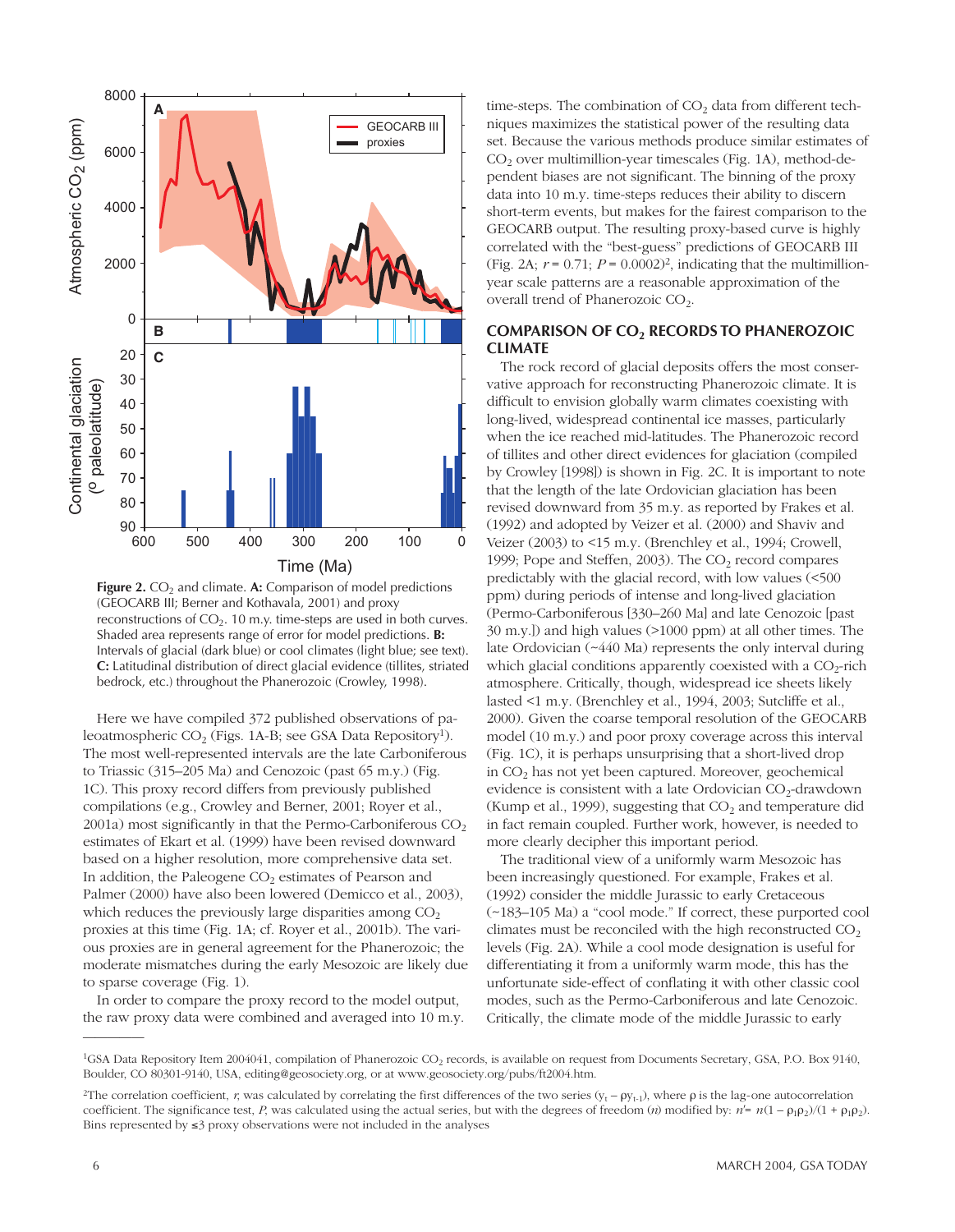Cretaceous is fundamentally different from the Permo-Carboniferous and late Cenozoic. The existence of productive polar forests during much of the Mesozoic (e.g., Vakhrameev, 1991; Huber et al., 2000) is incompatible with the long-lived ice caps that characterize true glacial periods. Indirect evidence for seasonal or alpine ice exists, but these intervals were likely brief "cold snaps" within an otherwise warm Mesozoic (e.g., Price, 1999). Moreover, indirect evidence such as ice-rafted debris should be treated cautiously, as such deposits are found in every Phanerozoic Period except the Triassic (Frakes et al., 1992).

The best indirect evidence for Mesozoic ice combines sea-level considerations with oxygen isotope and strontium content records (Stoll and Schrag, 1996, 2000; Dromart et al., 2003; Lécuyer et al., 2003; Miller et al., 2003). These studies corroborate the notion of brief icy intervals (<2 m.y.; see light blue bands in Fig. 2B) within a globally warm Mesozoic. The possible presence of brief cold snaps should therefore not be used as a sole criterion for a cool mode: It is increasingly being recognized that globally warm climates previously considered stable are in fact quite dynamic (e.g., mid-Cretaceous: Wilson and Norris [2001]; Eocene: Wade and Kroon [2002]; Holocene: Indermühle et al. [1999]). For example, although the Turonian (~90 Ma) is one of the best-documented intervals of extreme global warmth in Earth's history (Wilson et al., 2002; Bice et al., 2003), it is straddled by two of the proposed icy intervals (Fig. 2B). This entire "cool-warm-cool" sequence lies within the late Cretaceous to early Tertiary "warm mode" of Frakes et al. (1992).

Regardless of semantics, the important issue is determining the forcings responsible for global climate change. To this end, Dromart et al. (2003) reported evidence for a temporary drawdown in atmospheric  $CO<sub>2</sub>$  across the 160 Ma icy event. If correct, a  $CO<sub>2</sub>$ -driven reverse greenhouse effect appears responsible for this brief cool period. The proxy record of  $CO<sub>2</sub>$  not only records a local  $CO<sub>2</sub>$  minimum during this event, providing independent support for the findings of Dromart et al. (2003), but also during the other five proposed icy events (Fig. 2, A and B). These brief perturbations in the carbon cycle are likely not resolvable with GEOCARB because of the model's coarse time resolution. As with the bulk of the Phanerozoic, a coupling between  $CO<sub>2</sub>$  and temperature appears strong for the Mesozoic Era.

#### **THE EFFECT OF SEAWATER pH ON THE** δ**18O OF MARINE CARBONATE**

The rock record of glacial deposits can only be qualitatively compared to other records of climate, such as  $CO<sub>2</sub>$ . It is within this context that the low-latitude paleotemperature data of Veizer et al. (2000) and Shaviv and Veizer (2003), based on the shallow-marine  $\delta^{18}O$  carbonate record of Veizer et al. (1999; Fig. 3A), is so appealing. These data are compiled from a range of taxa, including belemnites, brachiopods, conodonts, and foraminfera. The most well-represented intervals are the middle Paleozoic (445–285 Ma), late Jurassic (165–145 Ma) and Cenozoic (Fig. 3B). The signal:noise ratio in this data set can be assessed by comparing the proportion of the plotted standard deviations (1σ; Fig. 3A) to the total range in values (11.2‰). These proportions range from 0.02



distribution of  $\delta^{18}O$  data set, expressed in 10 m.y. time-steps. All data are calibrated to the timescale of Harland et al. (1990). **Figure 3.** Details of δ18O data set used in this study. **A:** Lowlatitude, shallow-marine  $\delta^{18}O$  carbonate record of Veizer et al. (1999). The statistical parameters represented by the black curve and gray boxes are as in Fig. 1B. Dashed line represents linear regression of data points composing black curve. **B:** Frequency

to 0.29 (median = 0.10). For comparison, in the  $CO<sub>2</sub>$  proxy data set, proportions range from 0.01 to 0.36 (median = 0.11; total range = 5354 ppm; data point at 190 Ma excluded). The oxygen isotope and  $CO<sub>2</sub>$  curves are therefore comparable in terms of their signal:noise ratios.

After detrending the secular  $8\%$  shift in  $\delta^{18}O$  across the Phanerozoic (Veizer et al., 2000; Fig. 3A), however, the resulting paleotemperature curve fails two first-order tests with the more robust glacial deposit record: the Ordovician-Silurian and Mesozoic intervals are too cold for too long. The oxygen isotope record suggests a 50 m.y. cool interval of equivalent severity to the Permo-Carboniferous and late Cenozoic between 450 and 400 Ma, but other climate indicators only support a 15 m.y. long intermittent cool phase at this time (Crowell, 1999; Pope and Steffen, 2003), with widespread glaciation likely lasting <1 m.y. (Brenchley et al., 1994, 2003; Sutcliffe et al., 2000). During the Mesozoic, oxygen isotopes suggest another 100 m.y. cool interval of similar severity (220– 120 Ma), but, as discussed above, independent evidence for a long-lived glaciation at this time is completely lacking. Other factors must therefore influence the  $\delta^{18}O$  of marine calcite such as alteration during diagenesis (Schrag et al., 1995). Here we explore an additional possible bias of  $\delta^{18}$ O-derived temperatures due to the carbonate ion effect on oxygen isotope incorporation in carbonates controlled by temporal changes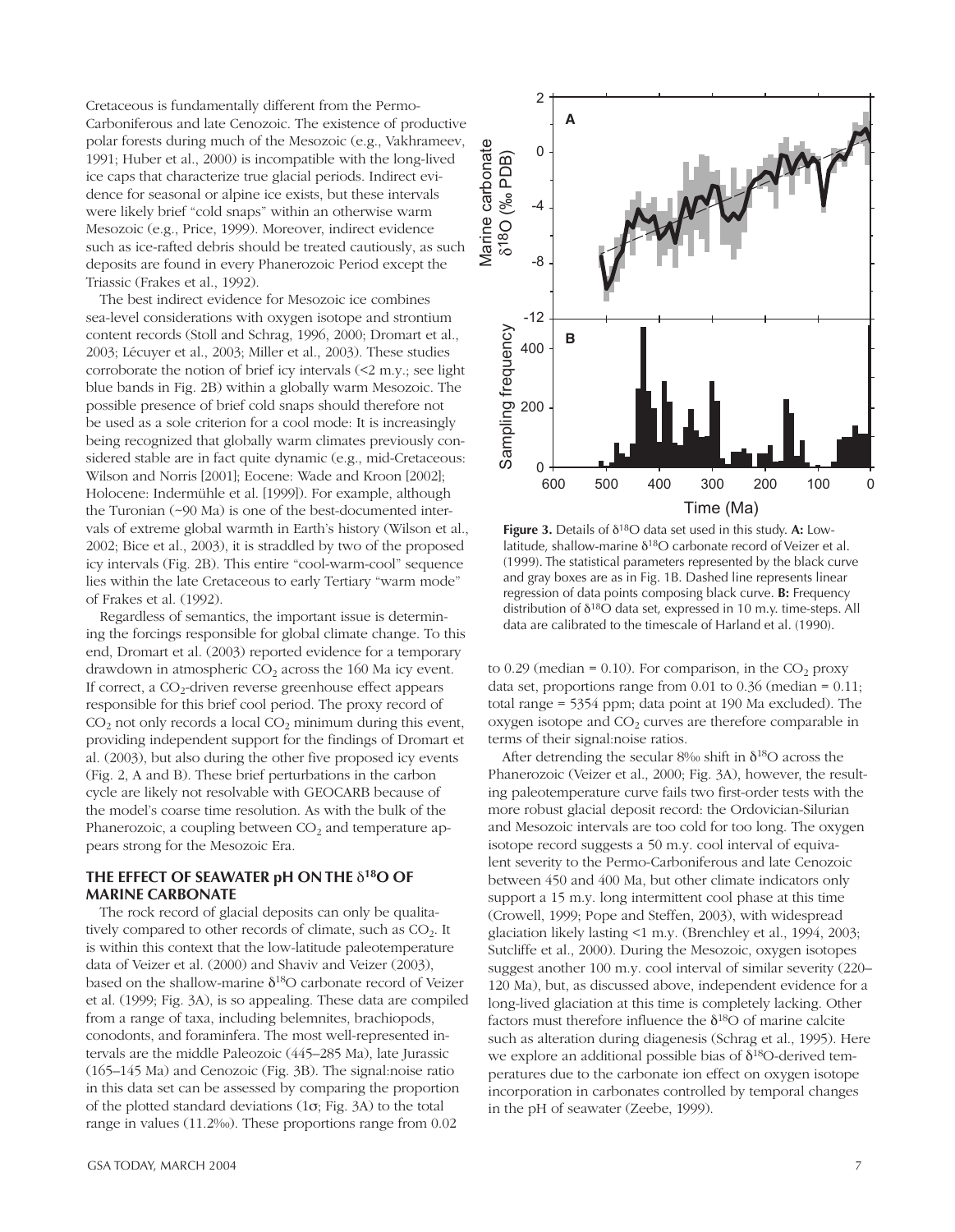Zeebe (2001) derived the expression:  

$$
\Delta T_{\text{pH}} = b s \Delta \text{pH}
$$

where:

 $\Delta pH = pH$  at present – pH at some past time;  $\Delta T_{\text{pH}}$  = correction for change in "temperature" due to the effect of change in pH on  $\delta^{18}$ O of carbonates  $(\Delta T = Tat present - Tin past);$  $b$  = coefficient of the linear term of the  $\delta^{18}$ O paleotemperature equation  $(b = -4.80 \degree C \text{ per } \%$ ); and  $s =$  slope of  $\delta^{18}$ O versus pH from theory and experiments

 $(1)$ 

For a surficial ocean which, over time, is saturated with  $CaCO<sub>3</sub>$  (or at constant supersaturation—see below) and equilibrated with atmospheric  $CO<sub>2</sub>$ , for the reactions:

$$
CO_2 + H_2O \leftrightarrow 2H^+ + CO_3^{--}
$$

 $(s = -1.42\%$  per unit pH).

and

 $CaCO<sub>3</sub> \leftrightarrow Ca<sup>++</sup> + CO<sub>3</sub><sup>--</sup>$ 

we have the equilibrium expressions

$$
[H^+]^2 [CO_3^{--}] / pCO_2 = K_0 K_1 K_2
$$
 (2)

and

$$
[Ca^{++}] [CO_3^{-}] = K_{SD}
$$
 (3),

where the brackets represent activities,  $pCO<sub>2</sub>$  the partial pressure of  $CO_2$  in the atmosphere and  $K_0$ ,  $K_1$ ,  $K_2$  and  $K_{so}$  are, respectively, the constants for solubility equilibrium of  $CO<sub>2</sub>$ , the first and second dissociations of carbonic acid and the solubility of calcium carbonate. Combining (2) and (3) and taking common logarithms:

$$
2 \log[H^{+}] - \log p \text{CO}_{2} - \log [Ca^{++}] = \log (K_{0}K_{1}K_{2}/K_{sp}) \tag{4}
$$

For a past time  $(t)$  and the present  $(0)$ , using the definition of  $pH = -log[H^+]$  and assuming that the equilibrium constants do not change appreciably with time due to minor temperature changes:

$$
2 pH(0) - 2 pH(t) - log [pCO2(t)/pCO2(0)]- log [(Ca)(t)/(Ca)(0)] = 0
$$
 (5)

Introducing the definitions

$$
RCO_2 = pCO_2(t)/pCO_2(0)
$$
\n<sup>(6)</sup>

and

 $\Delta pH = pH(0) - pH(t)$  $(7)$ 

we obtain

$$
\Delta pH = 0.5 \{\log RCO_2 + \log [(Ca)(t)/(Ca)(0)]\}\tag{8},
$$

where  $RCO<sub>2</sub>$  is the ratio of mass of atmospheric  $CO<sub>2</sub>$  at a past time to that for the pre-industrial present (280 ppm), and (Ca) is the mean concentration of dissolved calcium in seawater.

It is assumed that the ratios of Ca concentrations in seawater at time  $(t)$  and the present  $(0)$  are essentially the same as the ratios of their activities, which is reasonable for small changes in temperature and chemical composition or salinity.

In actuality, the surficial oceans, where those carbonates analyzed for oxygen isotopes formed, were probably supersaturated with respect to both calcite and aragonite as at present. If the oceans remained at the same degree of supersaturation over time, cancellation of the terms involving the equilibrium constants of equation (4) for the past and present would still be justified. However, the value  $\Omega = [Ca^{++}][CO_3^{--}]/$  $K_{\rm{sn}}$  for calcite may have varied over time from past values of 2–4 to the present value of 6 (Demicco et al., 2003). To consider this variation, equation (8) based on equation (4) is modified to:

 $\Delta pH = 0.5 \{\log RCO_2 + \log [(Ca)(t)/(Ca)(0)] + \log (Q(0)/Q(t)]\}$ (9).

Here we assume that values of  $\Omega(0)/\Omega(t)$  for "calcite seas" (500-330 Ma, 180-60 Ma) were equal to 2 and for aragonite seas (550–500 Ma, 330–180 Ma, 60–0 Ma) were equal to 1 (Demicco et al, 2003).

Finally, to obtain the correction for the false "temperature" change due to a change in  $pH$  we obtain from expressions  $(1)$ and (8) upon substituting the values for  $b$  and  $s$  in (1):



Figure 4. pH-correction for shallow-marine  $\delta^{18}O$  carbonate curve. A: The blue curve corresponds to temperature deviations relative to today calculated by Shaviv and Veizer (2003) from the "10/50"  $\delta^{18}O$  compilation presented in Veizer et al. (2000), where the original data (Veizer et al., 1999) were detrended and then averaged in 10 m.y. time-steps using a 50 m.y. moving window. In the two remaining curves, data from the blue curve have been adjusted for pH effects due to changes in seawater Ca<sup>++</sup> concentration (after Horita et al., 2002), and CO<sub>2</sub> based either on GEOCARB III or proxies. A sensitivity analysis was performed on the GEOCARB +  $Ca^{++}$  curve by holding  $Ca^{++}$  levels constant (lower bound of orange band), or by allowing the saturation state of CaCO<sub>3</sub> in the ocean to vary through time ( $\Omega$ ; upper bound; see text for details). **B:** Cosmic ray flux (relative to the present day) as reconstructed by Shaviv (2002). C: Intervals of glacial and cool climates, as in Fig. 2B.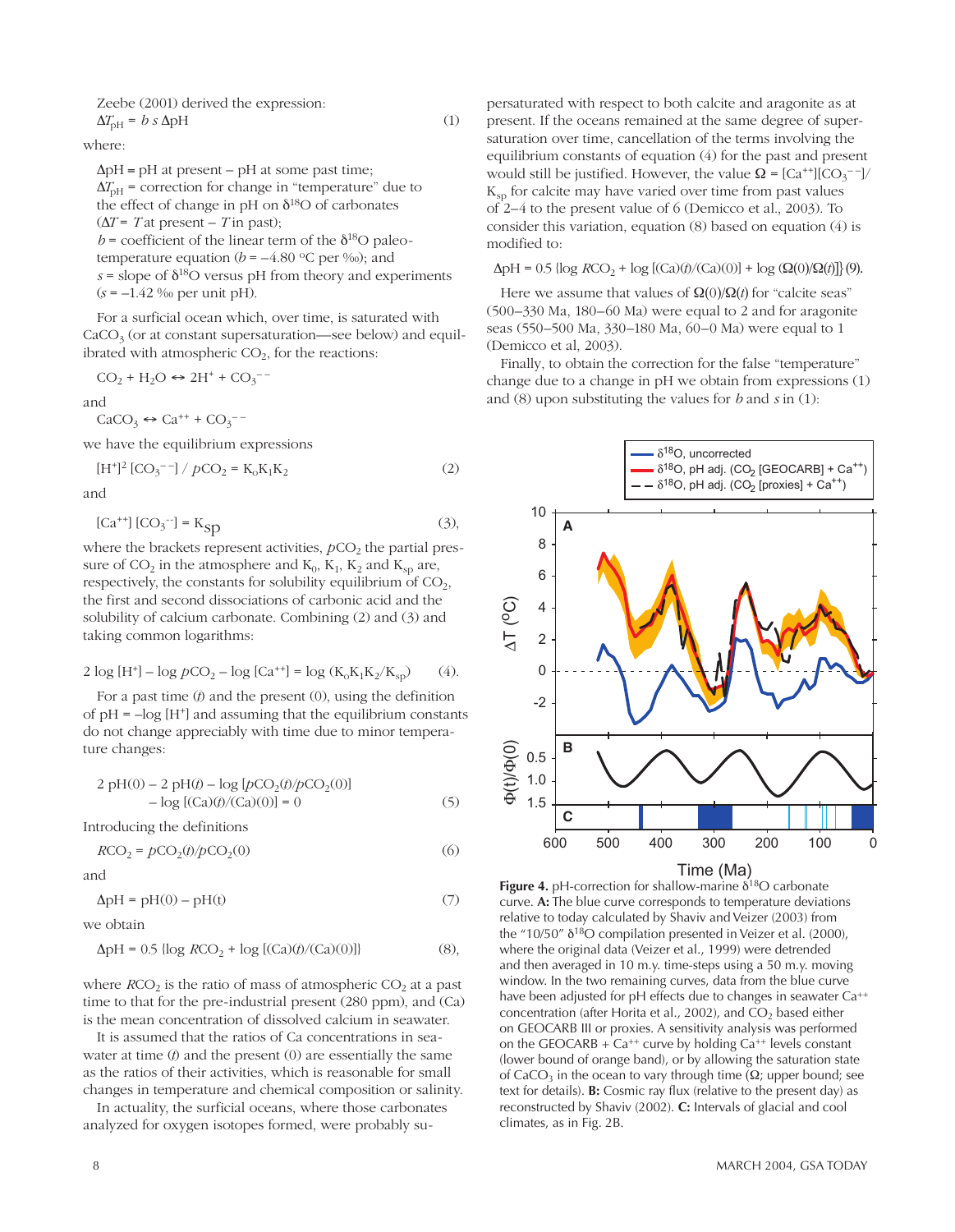$$
\Delta T_{\rm pH} = 3.4 \{ \log RCO_2 + \log[(Ca)(t)/(Ca)(0)] \} \tag{10}
$$

or alternatively:

$$
\Delta T_{\text{pH}} = 3.4 \{ \log RCO_2 + \log[(\text{Ca})(t)/(\text{Ca})(0)] + \log(\Omega(t)/\Omega(t) \} \tag{11}.
$$

These are the expressions that can be applied to correcting inferred paleotemperatures, based on carbonate  $\delta^{18}O$  values, for changes in pH of the oceans due to changes in the  $CO<sub>2</sub>$ level of the atmosphere and changes in Ca concentrations and calcium carbonate saturation state in seawater.

Based on the  $CO<sub>2</sub>$  data from GEOCARB III and proxies (Fig. 2A), plus data for paleo-concentrations of Ca in seawater (Horita et al., 2002; Lowenstein et al., 2003), equations (10) and (11) have been used to calculate pH corrections that can be applied to the low-latitude Δ*T* data of Veizer et al. (2000) and Shaviv and Veizer (2003). (Alternative use of the Horita vs. the Lowenstein data leads to almost indistinguishable differences in results.) A comparison of the original Veizer Δ*T* curve with pH-corrected Δ*T* curves is shown in Fig. 4A. The corrected curves incorporate changes in pH due to changes in CO<sub>2</sub> alone (constant Ca<sup>++</sup> concentration), changes in Ca<sup>++</sup> and  $CO<sub>2</sub>$  using GEOCARB and proxy  $CO<sub>2</sub>$  data, and inclusion of the additional term for changes in  $CaCO<sub>3</sub>$  saturation state. (Calculated ΔpH values for the Eocene of 0.3–0.4 are in the middle of the range 0.1–0.7 calculated via the boron isotope paleo-pH method by Pearson and Palmer [2000].)

The corrected curves record, on average, higher past temperatures than that at present, which is in accord with paleoclimatological observations, especially for the Mesozoic (Vakhrameev, 1991; Huber et al., 2000, 2002). The original uncorrected Veizer curve and the cosmic ray flux curve record too cold a Phanerozoic past (Fig. 4). Also, the large coolings of the uncorrected curve for the Ordovician-Silurian (480–400 Ma) and the Triassic-Cretaceous (220–100 Ma) that correlate with intense cosmic ray fluxes, are, with corrections for pH, only lesser coolings superimposed on generally warm periods (Fig. 4). The cosmic ray fluxes and the uncorrected Δ*T* curve predict long-lived and extensive glaciations during these time periods but there were none, except for a very short glaciation lasting at most a few million years at the end of the Ordovician (Fig. 4C). By contrast, the corrected Veizer curves predict the two major glaciations correctly. These are during the two times when low latitude temperature was about the same as, or less than, that at present: the Permo-Carboniferious glaciation (centered around 300 Ma) and the late Cenozoic glaciation (past 30 m.y.).

#### **CONCLUSIONS**

We conclude the following from these considerations.

1. Proxy estimates of paleo- $CO<sub>2</sub>$  agree, within modeling errors, with GEOCARB model results.

2. There is a good correlation between low levels of atmospheric  $CO<sub>2</sub>$  and the presence of well-documented, long-lived, and aerially extensive continental glaciations.

3. The uncorrected Veizer temperature curve predicts long periods of intense global cooling that do not agree with independent observations of paleoclimate, especially during the Mesozoic. When corrected for pH effects, however, the temperature curve matches the glacial record much better.

4. The global temperatures inferred from the cosmic ray flux model of Shaviv and Veizer (2003) do *not* correlate in amplitude with the temperatures recorded by Veizer et al. (2000) when corrected for past changes in oceanic pH. Additional problems with this correction have been shown by Rahmstaff et al.(2004). Changes in cosmic ray flux may affect climate but they are not the dominant climate driver on a multimillionyear time scale.

#### **ACKNOWLEDGMENTS**

This work was supported by Department of Energy Grant DE-FG02-01ER15173 (RAB), and National Science Foundation Grants EAR 01-04797 (RAB) and EAR 98-14640 (IPM).

#### **REFERENCES CITED**

Barnola, J.M., Raynaud, D., Korotkevich, Y.S., and Lorius, C., 1987, Vostok ice core provides 160,000-year record of atmospheric  $CO_2$ : Nature, v. 329, p. 408–414.

Beerling, D.J., Lake, J.A., Berner, R.A., Hickey, L.J., Taylor, D.W., and Royer, D.L., 2002, Carbon isotope evidence implying high  $O_2/CO_2$  ratios in the Permo-Carboniferous atmosphere: Geochimica et Cosmochimica Acta, v. 66, p. 3757–3767.

Berner, R.A., 1991, A model for atmospheric  $CO<sub>2</sub>$  over Phanerozoic time: American Journal of Science, v. 291, p. 339–376.

Berner, R.A., 2004, The Phanerozoic carbon cycle: CO<sub>2</sub> and O<sub>2</sub>: Oxford University Press (in press).

Berner, R.A., and Kothavala, Z., 2001, GEOCARB III: A revised model of atmospheric CO<sub>2</sub> over Phanerozoic time: American Journal of Science, v. 301, p. 182–204.

Berner, U., and Streif, H., 2001, Klimafakten Der Rückblick—Ein Schlüssel für die Zukunft: Stuttgart, E. Schweizerbart'sche Verlagsbuchhandlung, Science Publishers, 238 p.

Bice, K.L., Huber, B.T., and Norris, R.D., 2003, Extreme polar warmth during the Cretaceous greenhouse? Paradox of the late Turonian δ18O record at Deep Sea Drilling Project Site 511: Paleoceanography, v. 18(2), 1031, doi: 10.1029/2002 PA000848.

Brenchley, P.J., Marshall, J.D., Carden, G.A.F., Robertson, D.B.R., Long, D.G.F., Meidla, T., Hints, L., and Anderson, T.F, 1994, Bathymetric and isotopic evidence for a short-lived Late Ordovician glaciation in a greenhouse period: Geology, v. 22, p. 295–298.

Brenchley, P.J., Carden, G.A., Hints, L., Kaljo, D., Marshall, J.D., Martma, T., Meidla, T., and Nõlvak, J., 2003, High-resolution stable isotope stratigraphy of Upper Ordovician sequences: Constraints on the timing of bioevents and environmental changes associated with mass extinction and glaciation: Geological Society of America Bulletin, v. 115, p. 89–104.

Cerling, T.E., 1991, Carbon dioxide in the atmosphere: evidence from Cenozoic and Mesozoic paleosols: American Journal of Science, v. 291, p. 377–400.

Crowell, J.C, 1999, Pre-Mesozoic Ice Ages: Their Bearing on Understanding the Climate System: Boulder, Colorado, Geological Society of America Memoir 192, p. 1–106.

Crowley, T.J., 1998, Significance of tectonic boundary conditions for paleoclimate simulations, *in* Crowley, T.J., and Burke, K., eds., Tectonic Boundary Conditions for Climate Reconstructions: New York, Oxford University Press, p. 3–17.

Crowley, T.J., 2000, Causes of climate change over the past 1000 years: Science, v. 289, p. 270–277.

Crowley, T.J., and Berner, R.A., 2001, CO<sub>2</sub> and climate change: Science, v. 292, p. 870-872.

Demicco, R.V., Lowenstein, T.K., and Hardie, L.A., 2003, Atmospheric *pCO*<sub>2</sub> since 60 Ma from records of seawater pH, calcium and primary carbonate mineralogy: Geology, v. 31, p. 793–796.

Dromart, G., Garcia, J.-P., Picard, S., Atrops, F., Lécuyer, C., and Sheppard, S.M.F., 2003, Ice age at the Middle-Late Jurassic transition?: Earth and Planetary Science Letters, v. 213, p. 205–220.

Ekart, D.D., Cerling, T.E., Montañez, I.P., and Tabor, N.J., 1999, A 400 million year carbon isotope record of pedogenic carbonate: implications for paleoatmospheric carbon dioxide: American Journal of Science, v. 299, p. 805–827.

Frakes, L.A., Francis, J.E., and Syktus, J.I., 1992, Climate Modes of the Phanerozoic: Cambridge, Cambridge University Press, 274 p.

Freeman, K.H., and Hayes, J.M., 1992, Fractionation of carbon isotopes by phytoplankton and estimates of ancient  $CO<sub>2</sub>$  levels: Global Biogeochemical Cycles, v. 6, p. 185–198.

Harland, W.B., Armstrong, R.L., Cox, A.V., Craig, L.E., Smith, A.G., and Smith, D.G., 1990, A geologic time scale 1989: Cambridge, Cambridge University Press, 263 p.

Hayes, J.M., Strauss, H., and Kaufman, A.J., 1999, The abundance of <sup>13</sup>C in marine organic matter and isotopic fractionation in the global biogeochemical cycle of carbon during the past 800 Ma: Chemical Geology, v. 161, p. 103–125.

Horita, J., Zimmermann, H., and Holland, H.D., 2002, Chemical evolution of seawater during the Phanerozoic: Implications from the record of marine evaporates: Geochimica et Cosmochimica Acta, v. 66, p. 3733–3756.

Huber, B.T., MacLeod, K.G., and Wing, S.L., editors, 2000, Warm climates in earth history: Cambridge, Cambridge University Press, 462 p.